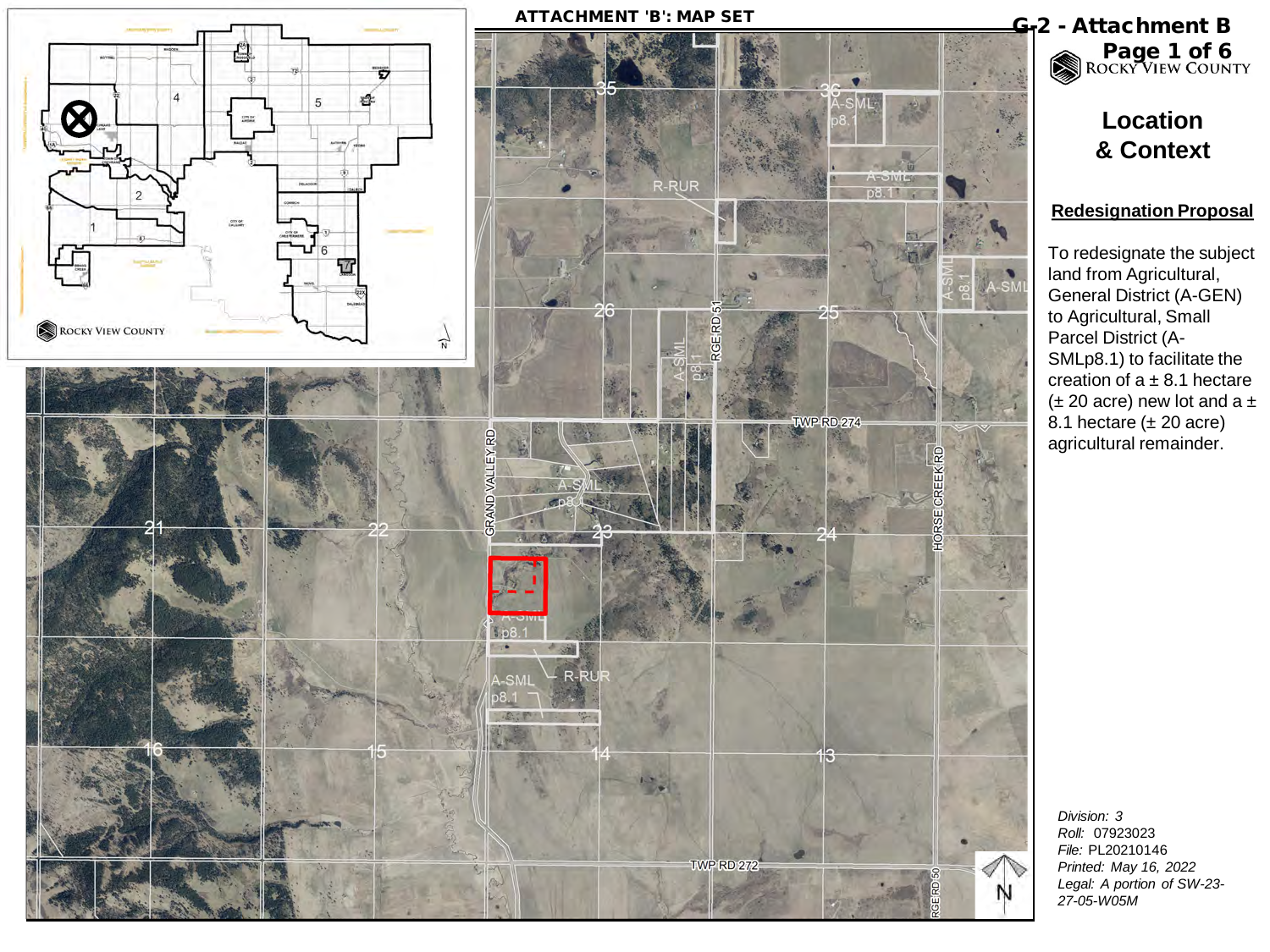## ATTACHMENT 'B': MAP SET<br>
G-2 - Attachment B



Page 2 of 6

# **Development Proposal**

#### **Redesignation Proposal**

To redesignate the subject land from Agricultural, General District (A-GEN) to Agricultural, Small Parcel District (A - SMLp8.1) to facilitate the creation of a ± 8.1 hectare ( $\pm$  20 acre) new lot and a  $\pm$ 8.1 hectare ( ± 20 acre) agricultural remainder.

*Division: 3 Roll:* 07923023 *File:* PL20210146 *Printed: May 16, 2022 Legal: A portion of SW-23 - 27-05 -W05M*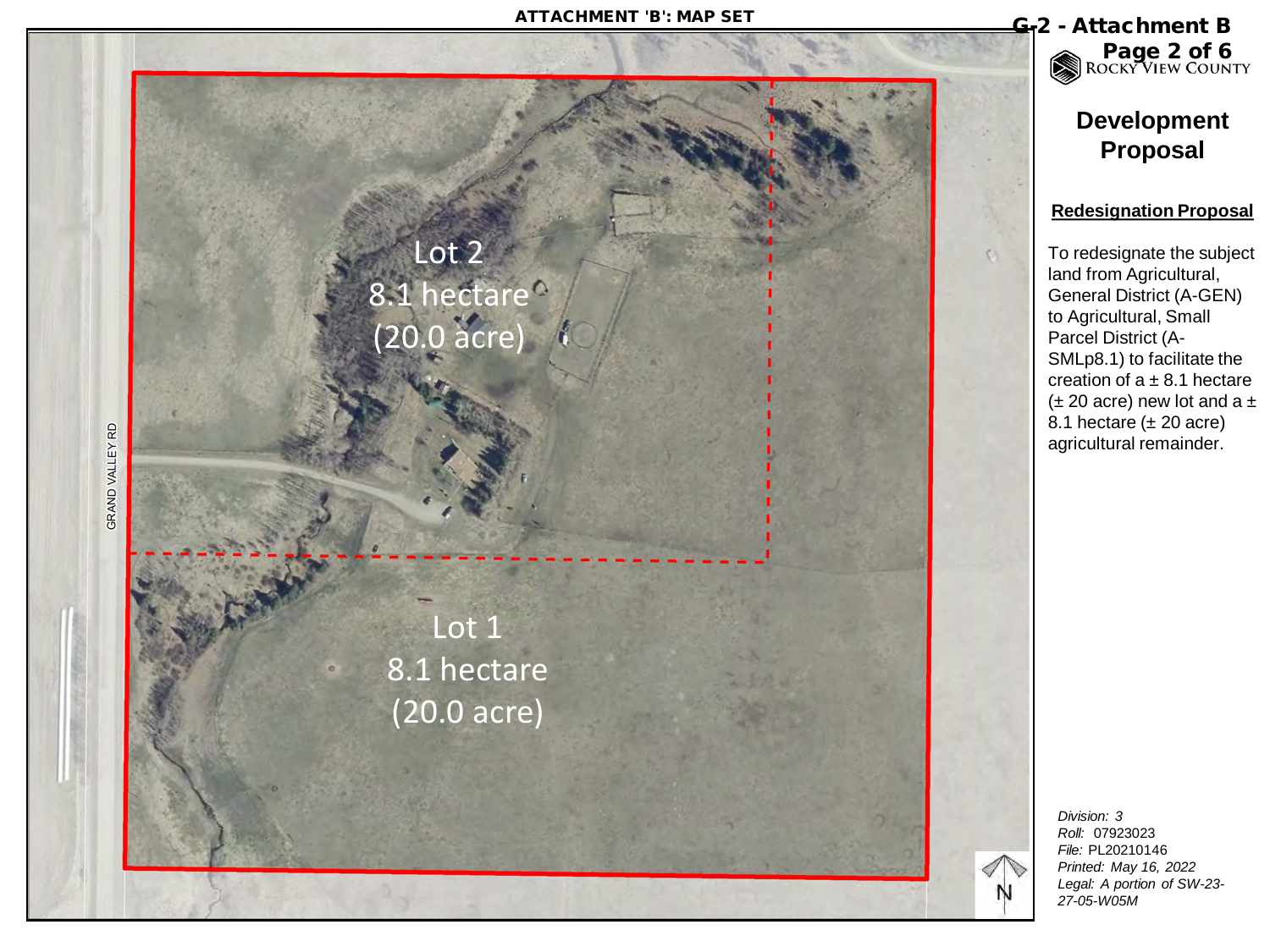

# Page 3 of 6

# **Environmental**

### **Redesignation Proposal**

To redesignate the subject land from Agricultural, General District (A-GEN) to Agricultural, Small Parcel District (A-SMLp8.1) to facilitate the creation of  $a \pm 8.1$  hectare  $(\pm 20 \text{ acre})$  new lot and a  $\pm$ 8.1 hectare  $(\pm 20 \text{ acre})$ agricultural remainder.

> Subject Lands Contour - 2 meters Riparian Setbacks Alberta Wetland Inventory Surface Water

*Division: 3 Roll:* 07923023 *File:* PL20210146 *Printed: May 16, 2022 Legal: A portion of SW-23- 27-05-W05M*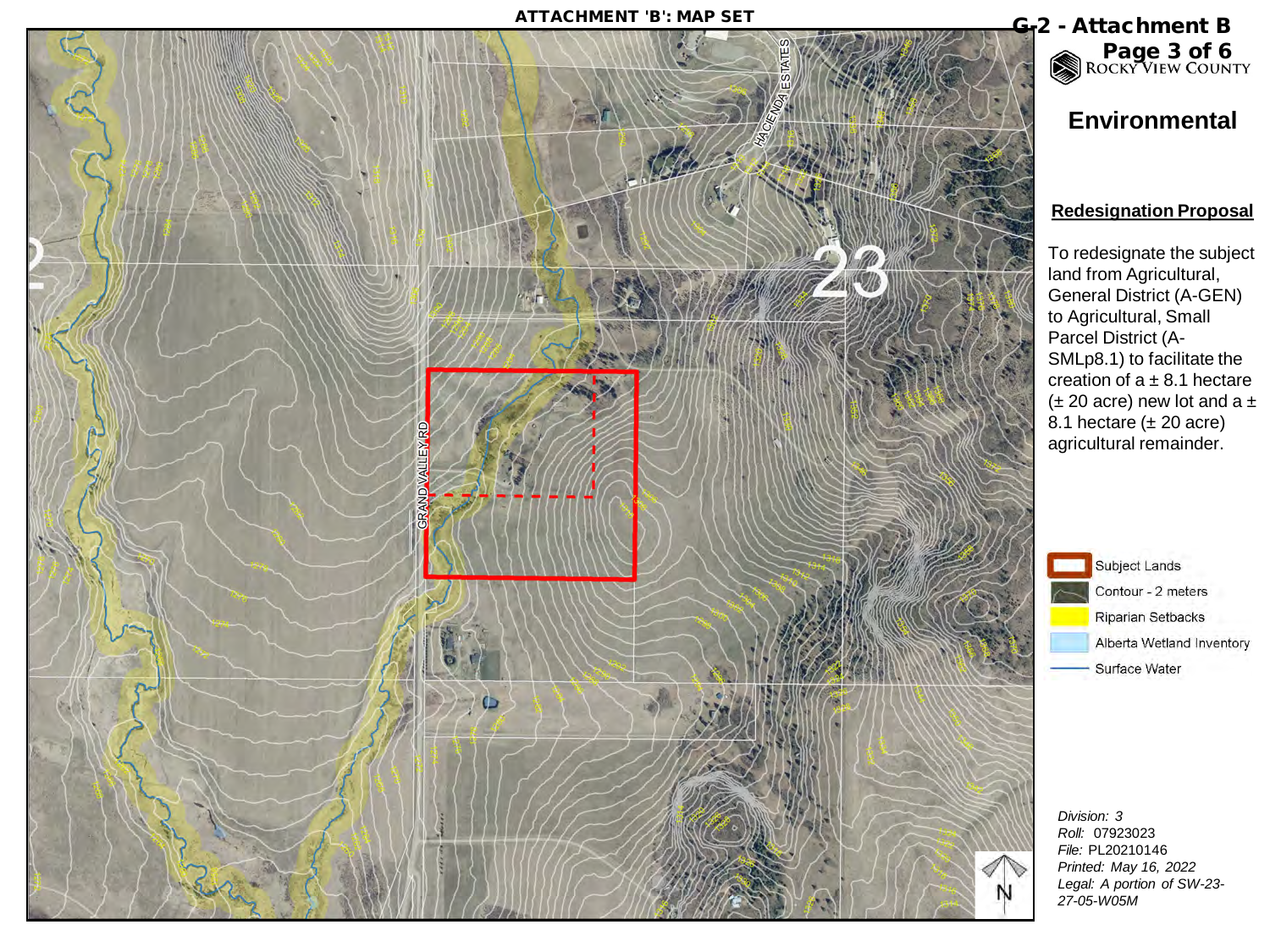

Page 4 of 6

# **Soil Classifications**

#### **Redesignation Proposal**

To redesignate the subject land from Agricultural, General District (A-GEN) to Agricultural, Small Parcel District (A-SMLp8.1) to facilitate the creation of  $a \pm 8.1$  hectare  $(\pm 20 \text{ acre})$  new lot and a  $\pm$ 8.1 hectare  $(\pm 20 \text{ acre})$ agricultural remainder.

*Division: 3 Roll:* 07923023 *File:* PL20210146 *Printed: May 16, 2022 Legal: A portion of SW-23- 27-05-W05M*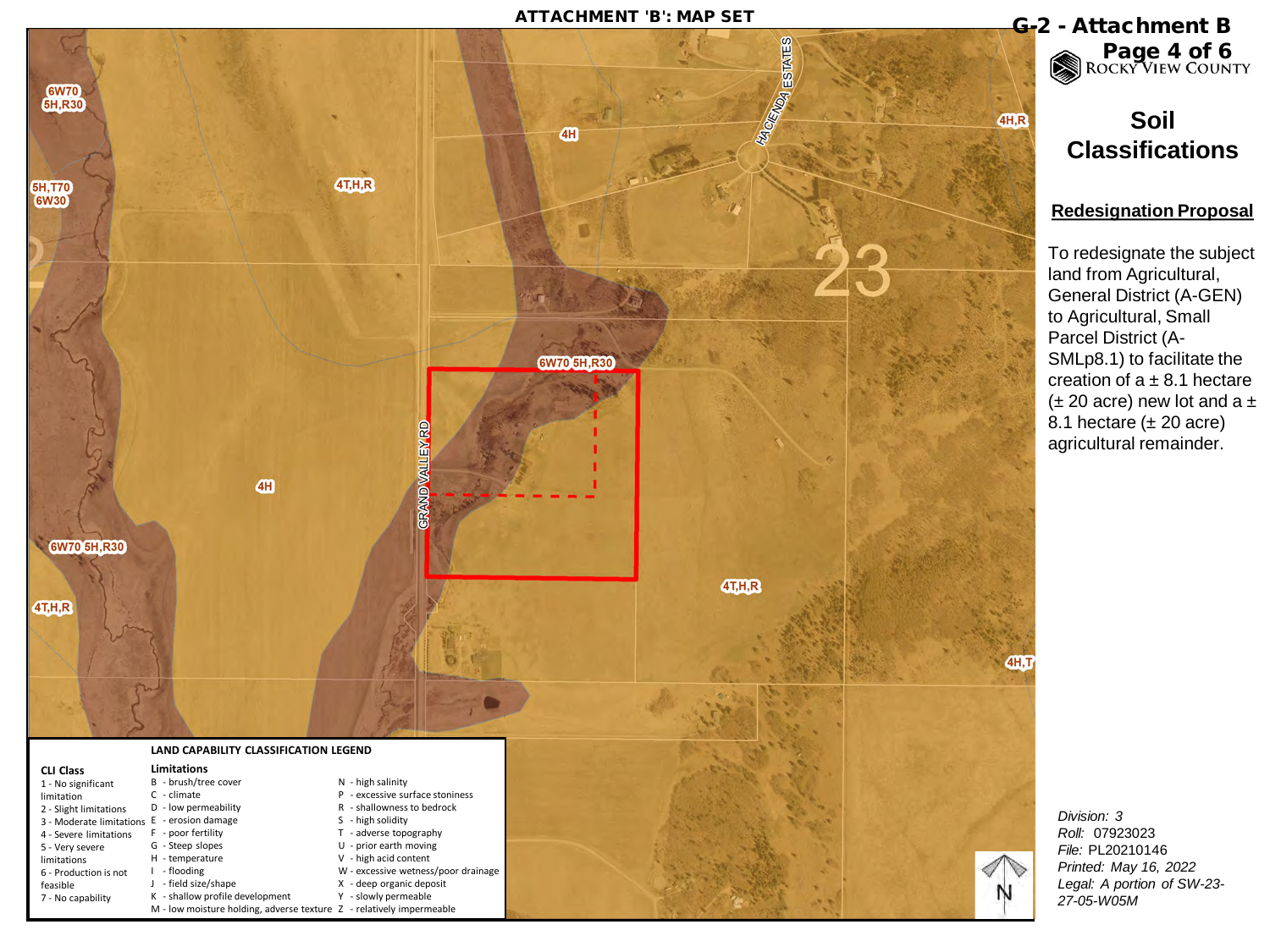